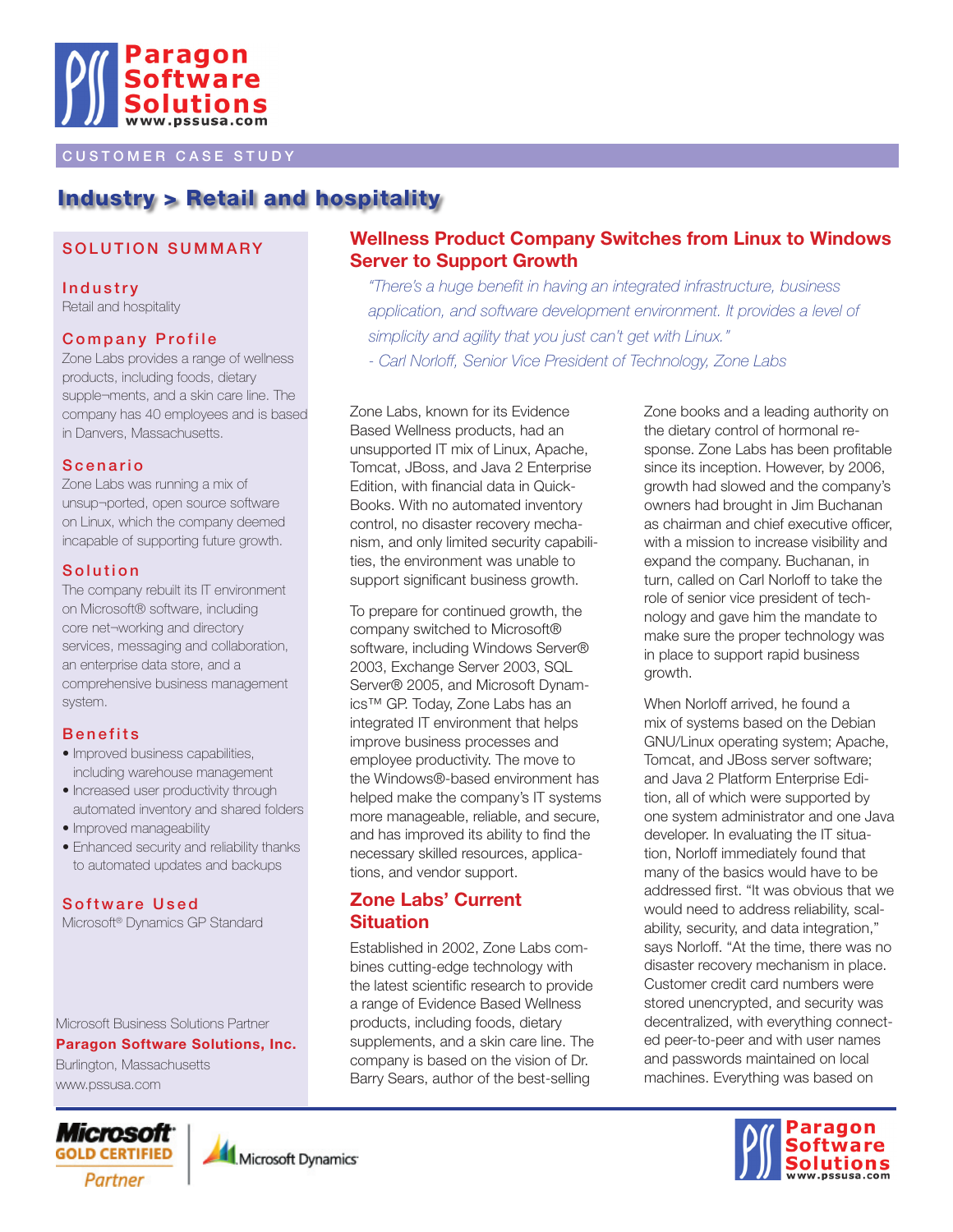# Paragon

free open source distributions, without any vendor support."

Another of Norloff's tasks was to rebuild the company's Web presence, which is one of the primary channels through which Zone Labs reaches customers. The company's mission is to continually educate its customers about the impact of diet on wellness, which meant that Norloff needed to ensure that the site could be contentrich and easily browsable, as well as reliable and able to integrate smoothly with the necessary back-end systems. Norloff decided that, based on where the company stood, the best approach was a complete overhaul.

## **A Fresh Start – A New Solution**

Zone Labs rebuilt its entire IT environment on Microsoft® software, including use of the Windows Server® 2003 operating system for core networking and directory services, Microsoft Exchange Server 2003 for messaging, and Microsoft SQL Server® 2005 database software as an enterprise data store. On that new foundation, the company replaced QuickBooks with Microsoft Dynamics™ business software and implemented a new Web site built on the Microsoft .NET Framework.

"I've been a big fan of Microsoft software for several years because I believe in the value of a single, integrated technology platform," says Norloff. "The decision to go with Microsoft gave us almost everything that we needed from a single vendor, ranging from a reliable, scalable, and secure operating system to a real business management system. I already knew that I wanted to build the Web site on the .NET Framework, which made the decision to go with Microsoft an easy one."

## **New Core IT Environment**

The company's overhaul of its IT en-

Microsoft<sup>.</sup>

Partner

vironment started in September 2006 and was completed in three months. In the first six weeks, Zone Labs implemented file and print services running on Windows Server, deployed its Active Directory® service, and replaced the company's Postfix e-mail system with Microsoft Exchange Server 2003. The company standardized on the Microsoft Office Outlook® 2003 messaging and collaboration client for all user desktops.

## **Comprehensive Business Management System**

Next, Zone Labs turned its attention to replacing QuickBooks with a real business management system. After deciding on Microsoft Dynamics GP 9.0, which Norloff felt was "perfect for a medium-sized yet rapidly growing company like ours," he turned to the Microsoft Web site to find a qualified partner and chose Paragon Software Solutions, a Microsoft Gold Certified Partner.

"I talked to several companies, and liked Paragon the best because it was small and hands-on and could give us all the attention that we needed," says Norloff. "I was concerned about transitioning from QuickBooks, which has a check register–based approach, to a real business management system, and we needed a partner who would be there for us and guide us through it. Paragon had both the proper mindset and the required expertise. We started in late October 2006 and set an aggressive goal of going live by December 14—and we made it."

During those six weeks, Paragon helped Zone Labs install Microsoft Dynamics GP, convert and import the QuickBooks data, and load inventory data. Initially, the system was used by five people, who access it through the Microsoft Dynamics GP client running on the Windows® XP Professional operating system. Since then, Zone Labs has purchased another 15 licenses for use by its customer service personnel.

Zone Labs uses Microsoft Dynamics

GP modules for general ledger, accounts payable, accounts receivable, bank reconciliation, purchase order processing, inventory control, and sales order processing. In addition, the company uses the Integration Manager module to move orders and order status updates between its e-commerce site and Microsoft Dynamics GP.

## **New Web Site**

In early November 2006, Zone Labs started rebuilding its online presence to run on Microsoft software—specifically, as an ASP.NET solution running on .NET Framework version 2.0. To accelerate development of the site, the company used DotNetNuke, an open source framework for Web applications. "Although it's open source, Dot-NetNuke tracks closely with Microsoft's direction," says Norloff. "One thing I really like about it is that there are a number of third-party solutions that run on top of DotNetNuke, such as Engage Publish, which we use for content management."

## **Future Directions**

Today, the only computer at Zone Labs that still runs Linux is a combination e-mail gateway and filter. The company has since upgraded to Exchange Server 2007 and is in the process of evaluating the Microsoft Silverlight™ browser plug-in as a means of delivering an even richer customer experience on the Web.

In addition, Zone Labs is upgrading to Microsoft Dynamics GP 10.0, which will add significant new reporting capabilities. "Microsoft Office Excel® 2007 spreadsheet software can read Microsoft Dynamics GP 10.0 data directly, which will allow us to easily create an entire business dashboard in Excel," says Norloff. "Now that everything is running smoothly, the next step is to examine the business and see how we can optimize its growth. Having access to all our business data through Excel will put the information needed to make such decisions at our fingertips."



Microsoft Dynamics